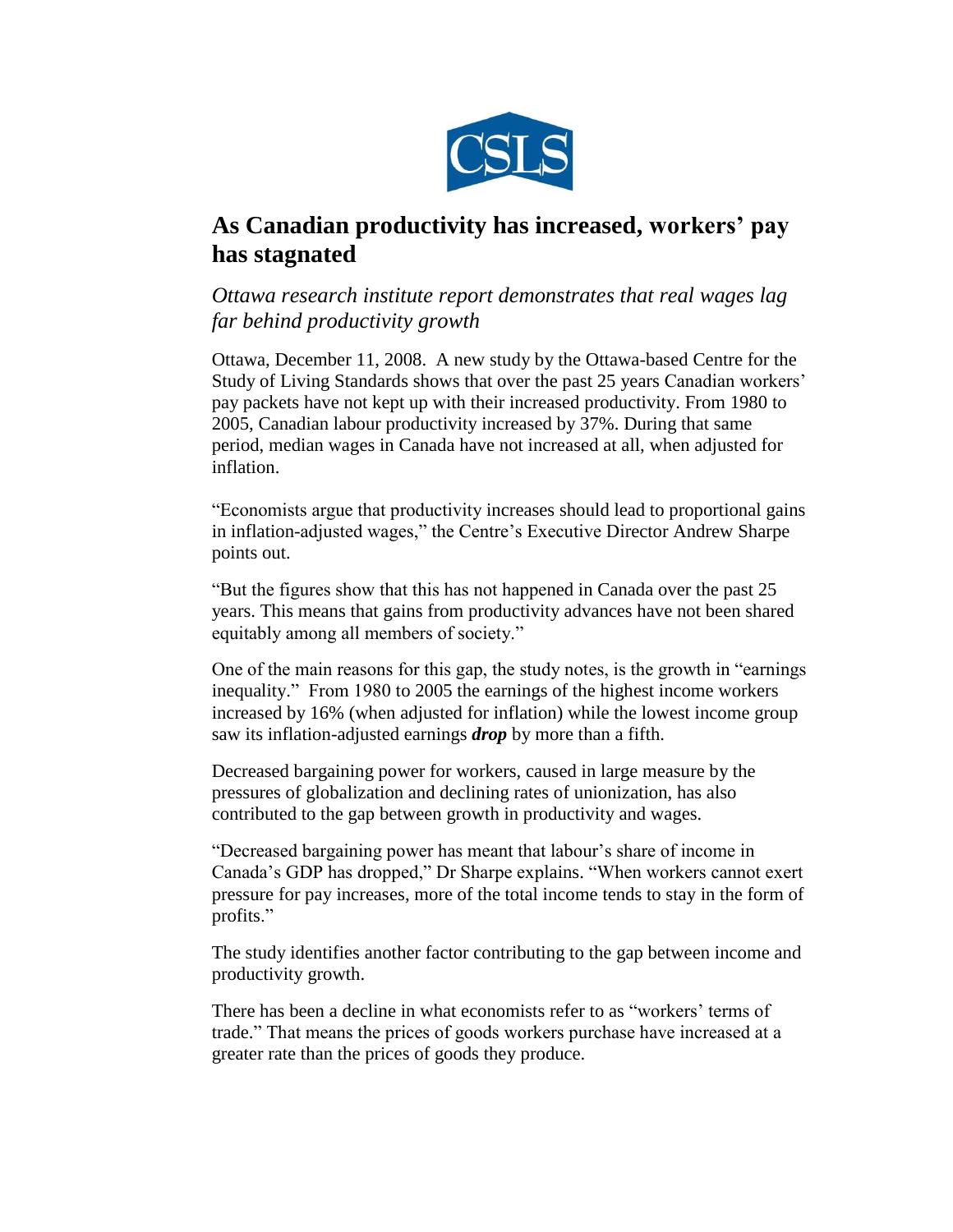#### **Impact of changing economy and technology**

Among other findings of the study are that the shift in Canada's economy from manufacturing to commodities has also shifted income away from workers.

"Because commodity-based industries tend to have larger profit shares and lower labour shares," the study says, "employment shifts towards these industries lead to a decreasing labour share."

Finally, the study shows that the changing nature of technology has also contributed to the productivity-wages gap.

What the study calls "short-lived capital assets," such as computers and other high tech products, must be replaced more frequently than "old" technology products. This means that enterprises must invest an increasing share of their production in replacing these assets.

#### **Effects of current economic crisis**

The findings of this study are significant in the context of the current recession.

The report points out that following the recession and the prolonged period of economic stagnation of the first half of the 1990s, inflation-adjusted earnings of Canadian workers never made up the lost ground relative to productivity.

In the current economic crisis, inflation-adjusted wages gains for Canadian workers will be minimal if not negative. Today, most Canadian workers do not have the cushion of the gains they should have made during the good times since 1995, so they will be doubly disadvantaged.

The study was written by Andrew Sharpe, Executive Director of the Centre for the Study of Living Standards, and Jean-François Arsenault and Peter Harrison, who are economists at the Centre.

The study is posted online at [www.csls.ca/ipm17/sharpe.pdf](http://www.csls.ca/ipm17/sharpe.pdf)

For more information please contact:

Martha Plaine, 613-728-4754, [mlplaine@yahoo.ca](mailto:mlplaine@yahoo.ca)

Andrew Sharpe, Executive Director, Centre for the Study of Living Standards, 613-233-8891, [andrew.sharpe@csls.ca](mailto:andrew.sharpe@csls.ca) , English media

Jean-François Arsenault, economist, Centre for the Study of Living Standards, 613-233-0268, [jean-françois.arsenault@csls.ca](mailto:jean-fran�ois.arsenault@csls.ca) , French media